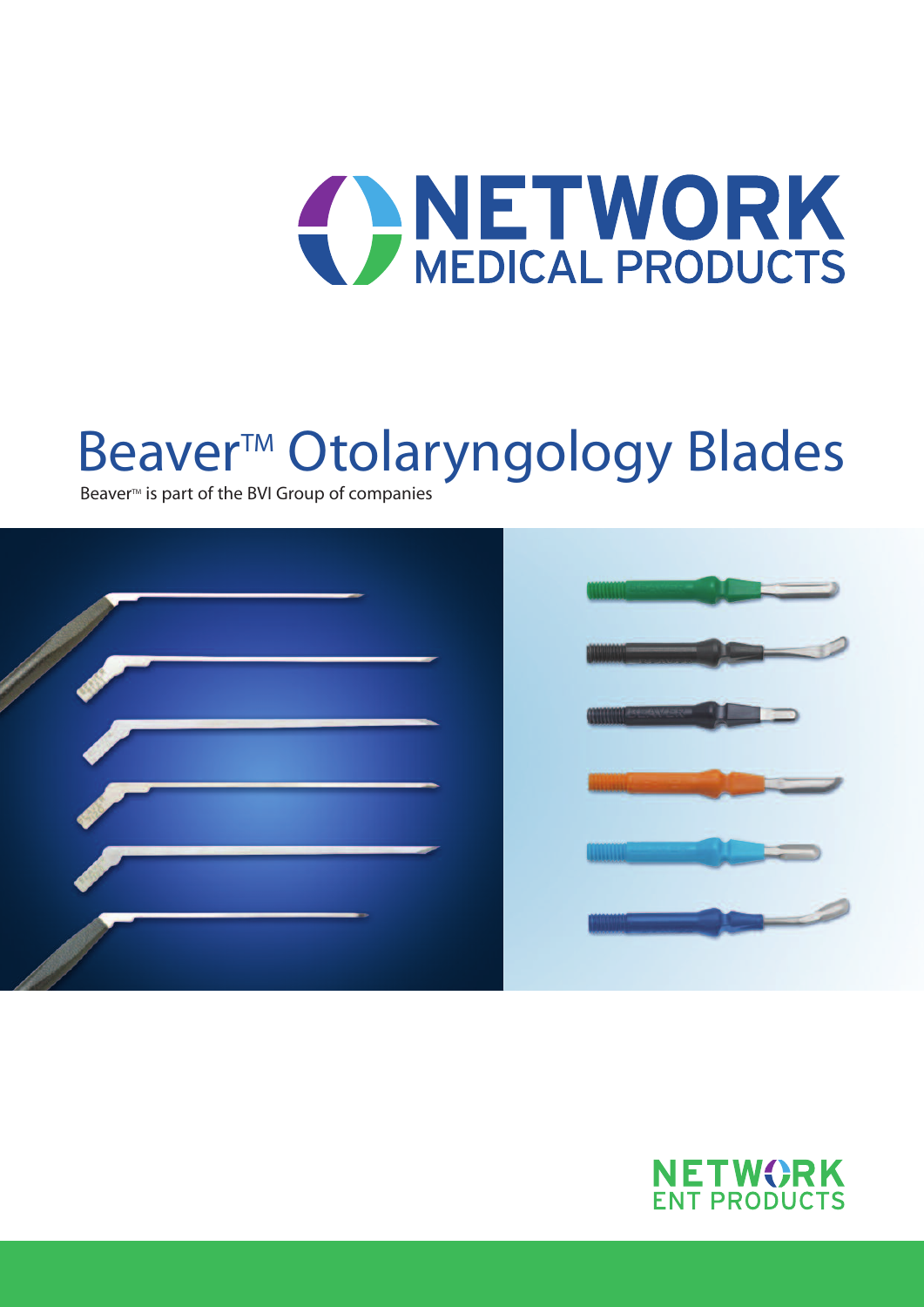

### Beaver<sup>™</sup> Otolaryngology Products

#### **BEAVER™ MINI-BLADES**

| <b>Description</b>                                                                                                                                    | Pack       | Code       |
|-------------------------------------------------------------------------------------------------------------------------------------------------------|------------|------------|
| Beaver® 6400 Mini-Blade®<br>Grindless, rounded tip, sharp on one side, green                                                                          | 20 per box | Beaver6400 |
| Beaver <sup>®</sup> 6600 Mini-Blade®<br>Grindless, lamellar, angled 60 degrees, smooth<br>undersurface, sharp all around, bevel up, black             | 3 per box  | Beaver6600 |
| Beaver <sup>®</sup> 6610 Mini-Blade®<br>Grindless, lamellar, straight, smooth undersurface,<br>sharp all around, bevel up, black                      | 20 per box | Beaver6610 |
| Beaver <sup>®</sup> 6700 Mini-Blade®<br>Grindless, smaller alternative to #15 general<br>blade, orange                                                | 20 per box | Beaver6700 |
| Beaver <sup>®</sup> 6900 Mini-Blade®<br>Grindless, straight, sharp all around, 180°<br>cutting surface, double bevel blade, blue                      | 20 per box | Beaver6900 |
| Beaver <sup>®</sup> 6910 Mini-Blade <sup>®</sup><br>Grindless, angled 60 degrees, sharp all around,<br>180° cutting surface, double bevel blade, blue | 6 per box  | Beaver6910 |

#### **Directions for Assembly**



Hold the Beaver® Mini-Blade® tray between thumb and pointer finger.



Thread the Beaver® handle in a clockwise motion, onto the threaded tip.





Continue to thread handle until the thread is fully engaged and the Mini-Blade® is released from the tray clips.

Lift to remove Beaver® Mini-Blade® from tray.

| <b>ENT/HEAD &amp; NECK PROCEDURE BLADES</b> |                                                                                        |             |        |
|---------------------------------------------|----------------------------------------------------------------------------------------|-------------|--------|
|                                             | <b>Description</b>                                                                     | <b>Pack</b> | Code   |
|                                             | <b>Knife</b><br>Straight, sharp all around, 180°<br>cutting surface double bevel blade | 3 per box   | 374769 |
|                                             | Needle Blade<br>3.0mm cutting edge                                                     | 3 per box   | 375910 |
|                                             | <b>Needle Blade</b><br>5.0 mm cutting edge                                             | 3 per box   | 375920 |
|                                             | <b>Needle Blade</b><br>7.0 mm cutting edge                                             | 3 per box   | 375930 |
| <b>PEGYAR</b>                               | <b>Needle Blade</b><br>1.5mm cutting edge                                              | 3 per box   | 375940 |
| <b>BEAVER</b>                               | <b>Beaver Mini-Blade</b><br>Sharp on two sides, pointed tip                            | 6 per box   | 376300 |
| <b>CONTRACTOR</b>                           | <b>Beaver Mini-Blade</b><br>Rounded narrow tip, sharp on one side                      | 24 per box  | 376401 |
|                                             | <b>Tonsillectomy Blade</b><br>Sickle sharp                                             | 24 per box  | 376800 |
|                                             |                                                                                        |             |        |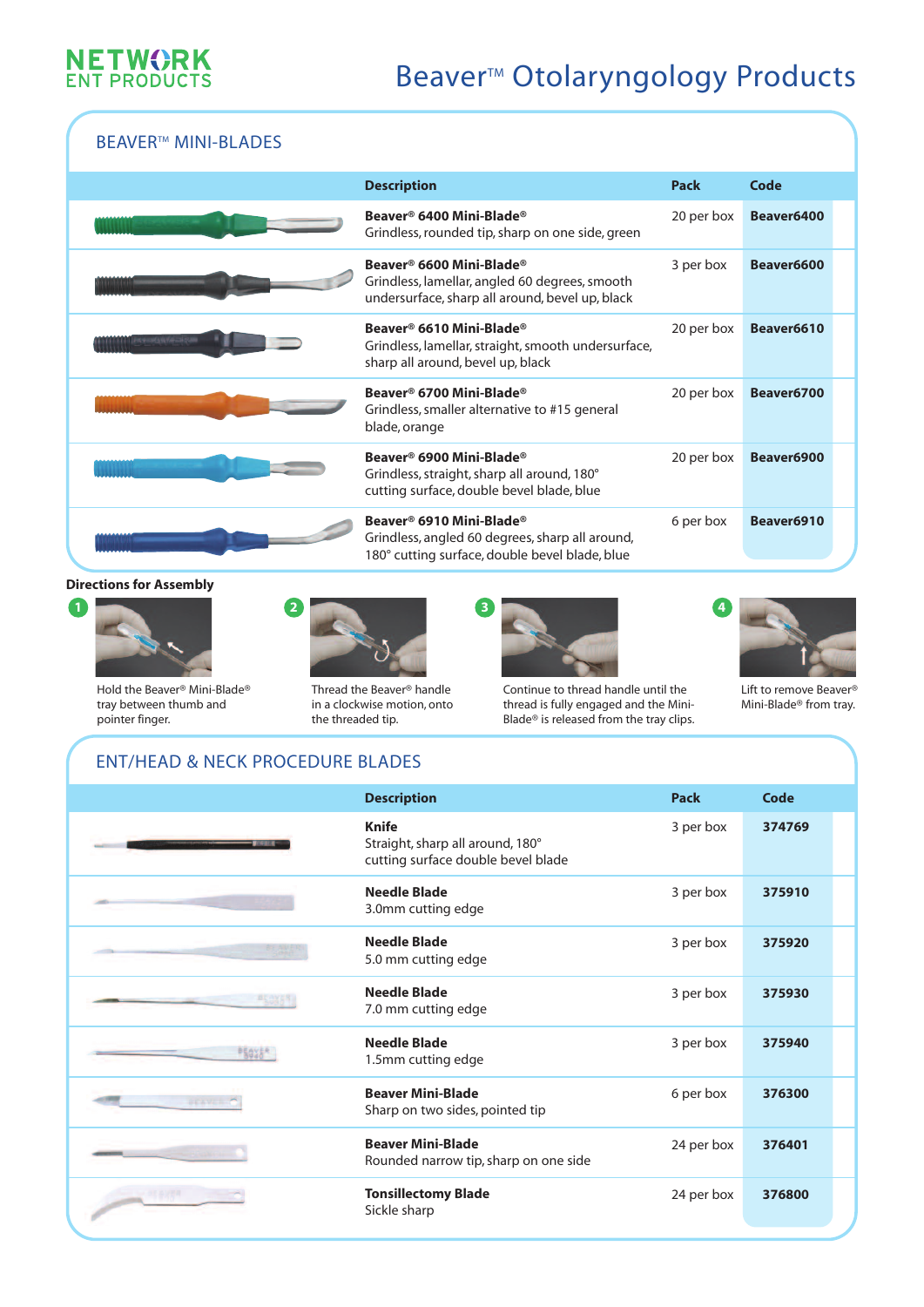## Beaver<sup>™</sup> Otolaryngology Products



#### **BEAVER™ HANDLES**

Beaver Handles will accommodate all Beaver blades, supplied non-sterile.

| <b>Description</b>                                | Pack    | Code   |  |
|---------------------------------------------------|---------|--------|--|
| Round, Knurled, Stainless<br>10.0 cm L x .50 cm D | per box | 374310 |  |
| Round, Knurled, Stainless<br>13.0 cm L x .50 cm D | per box | 371350 |  |

#### MYRINGOTOMY BLADES AND KNIVES

| <b>Description</b>                                                               | <b>Pack</b> | <b>Code</b> |
|----------------------------------------------------------------------------------|-------------|-------------|
| <b>Myringotomy Blade</b><br>Lance tip, downward cut, offset 45°                  | 6 per box   | 377100      |
| <b>Myringotomy Blade</b><br>Lance tip, upward cut, offset 45°                    | 6 per box   | 377110      |
| <b>Myringotomy Blade</b><br>Spear tip, offset 45°, narrow shaft                  | 6 per box   | 377120      |
| <b>Myringotomy Blade</b><br>Lance tip, downward cut,<br>narrow shaft, offset 45° | 6 per box   | 377121      |
| <b>Myringotomy Knife</b><br>Spear tip, offset 45°, narrow shaft                  | 3 per box   | 377122      |
| <b>Myringotomy Knife</b><br>Lance tip, downward cut,<br>narrow shaft, offset 45° | 3 per box   | 377124      |

#### TYMPANOPLASTY/STAPEDECTOMY BLADES

| <b>Description</b>                                                                | <b>Pack</b> | Code   |
|-----------------------------------------------------------------------------------|-------------|--------|
| <b>Tympanoplasty Blade</b><br>60° angled, sharp all around<br>2.5mm W, bevel down | 3 per box   | 377200 |
| <b>Tympanoplasty Blade</b><br>Straight, sharp all around<br>$2.5$ mm W            | 3 per box   | 377210 |
| <b>Sickle Edge Blade</b><br>Straight 84mm L<br>5.0mm cutting surface              | 3 per box   | 377300 |
| <b>Tympanoplasty Blade</b><br>50° angled, sharp all around<br>2.0mm W, bevel down | 3 per box   | 374451 |